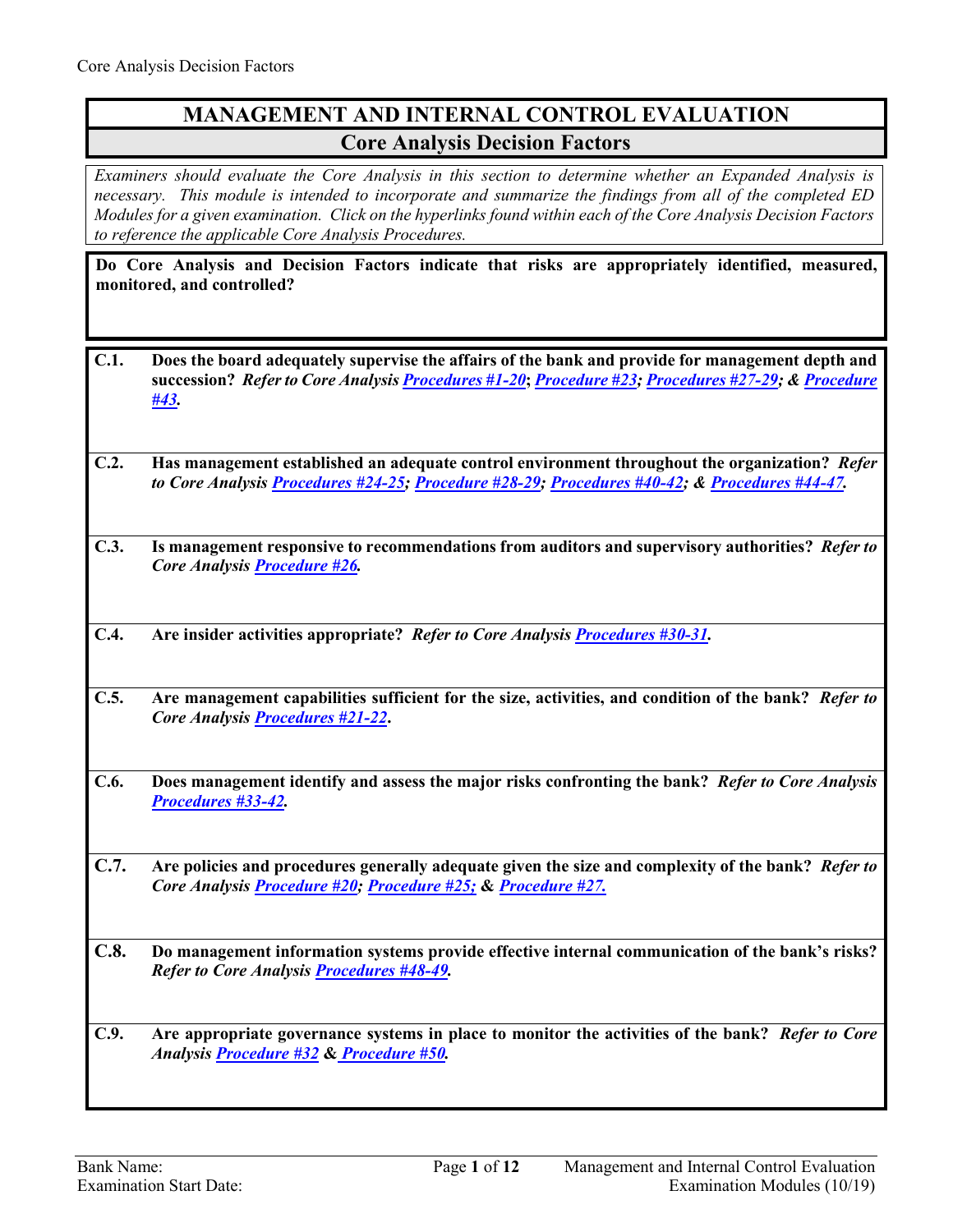# **MANAGEMENT AND INTERNAL CONTROL EVALUATION Core Analysis Procedures**

*Examiners are to consider these procedures but are not expected to perform every procedure at every bank. Examiners should complete only the procedures relevant for the bank's activities, business model, risk profile, and complexity. If needed, based on other identified risks, examiners can complete additional procedures. References to laws, regulations, supervisory guidance, and other resources are not all-inclusive.*

### **Preliminary Review**

- <span id="page-1-0"></span>**1. Review board, committee, and shareholder meeting minutes since the last examination and the most recent and year-end board packages to assess board supervision. Consider the following items:**
	- **Director attendance,**
	- **Changes in control,**
	- **Board independence from management,**
	- **Dominant control by a board member, shareholder, or management,**
	- **Significant changes in the direction or activities of the bank,**
	- **Significant changes in the bank's economic or competitive environment,**
	- **Adequacy of management information systems,**
	- **Implementation and maintenance of adequate policies, and**
	- **The bank's strategic plan.**
- **2. Review changes in management or the directorate since the last examination. Assess compliance with rules concerning notification of changes in executive management[.1](#page-1-1)** 
	- **Consider why changes were made or are planned.**
	- **Assess the effect of changes on bank operations or risk profile.**
	- **Review biographical information for new executive officers and directors.**
	- **Identify potential management interlocks.[2](#page-1-2)**
- **3. Review prior examination reports, workpapers, and correspondence for comments regarding board supervision, management, and internal controls.**

### **Board and Management Supervision**

**4. Review the charter, by-laws, and other related documents to understand the governance framework for the board. Consider the following:** 

<span id="page-1-1"></span> $\overline{a}$ **<sup>1</sup> FRB: Section 914 of the Financial Institutions Reform, Recovery, and Enforcement Act of 1989. FDIC: Section 32 of the Federal Deposit Insurance Act (FDI Act)**

<span id="page-1-2"></span>**<sup>2</sup> FRB: 12 CFR Part 212; FDIC: 12 CFR Part 348**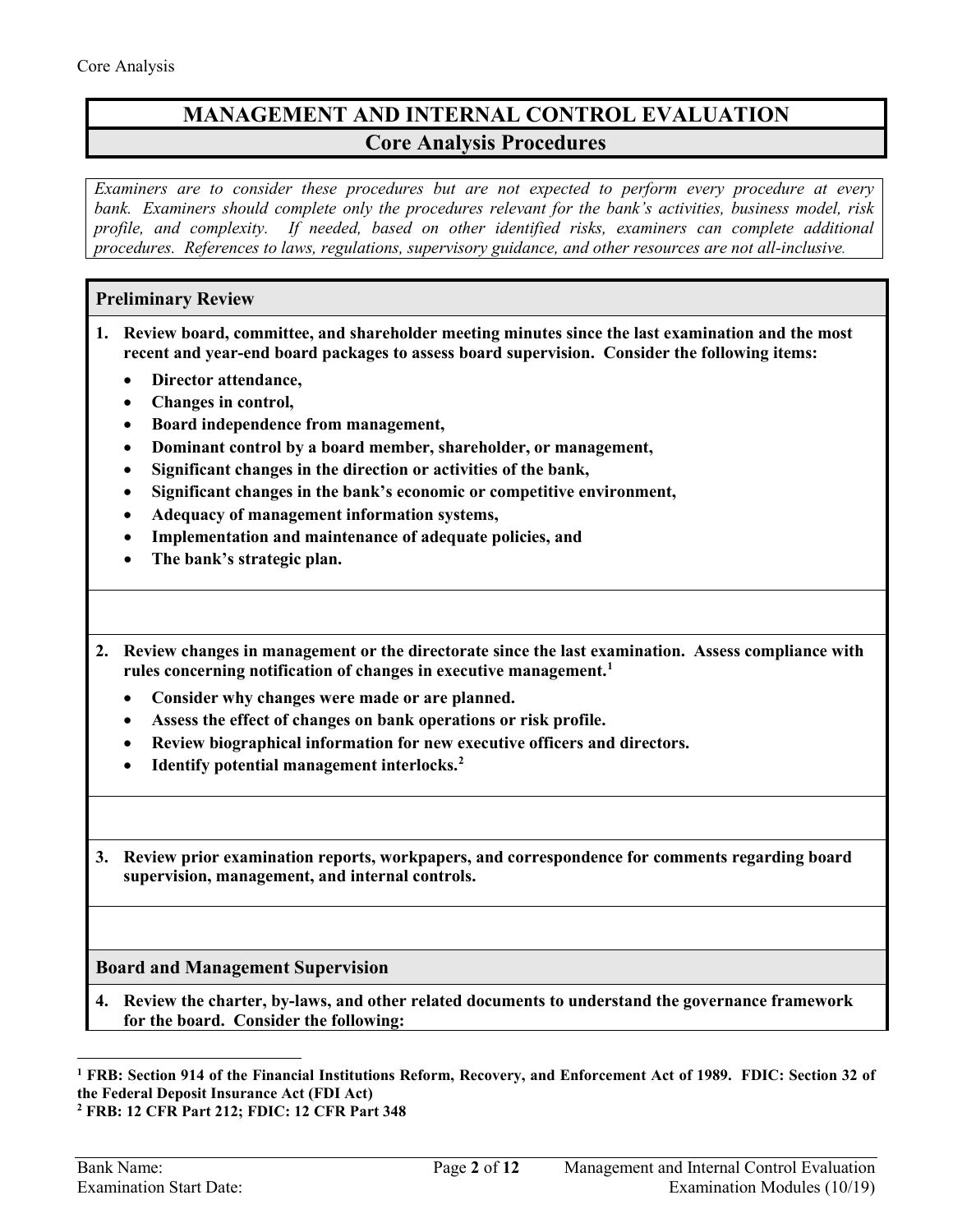- **The number of directors;**
- **Qualifications or restrictions for directors, including the chairman of the board;**
- **Mandatory retirement age, if any, for board members;**
- **Advisory Directors or Advisory Board;**
- **Directorate nomination and election process;**
- **Required committee structure; and**
- **Required frequency of board and committee meetings.**

**5. Assess the composition of the board of directors. Consider the following:**

- **The number of independent directors;**
- **Involvement of the chairman in day-to-day operations;**
- **The number of years each member has served on the board; and**
- **The business, industry, or financial expertise of the board.**

| 6. Determine whether the board has an effective process to identify, nominate, and select qualified |
|-----------------------------------------------------------------------------------------------------|
| individuals.                                                                                        |

**7. Determine whether the organization provides new board members with an overview of their fiduciary responsibilities and opportunities for ongoing training.[3](#page-2-0)** 

**8. Assess the board's ethics program or code of conduct. [4](#page-2-1) Consider the following:**

- **Application to all board members, officers, and employees;**
- **Internal guidelines regarding conflicts of interest, periodic training, and acceptable and unacceptable practices; and**
- **Documentation concerning deviations from policy and associated action.**

**9. Assess the strategic plan and the planning process. Consider the following:**

- **The planning time horizon;**
- **The bank's condition, risk profile, and business model;**

 $\ddot{\phantom{a}}$ 

<span id="page-2-0"></span>**<sup>3</sup> FDIC: Director responsibilities are discussed in FIL-87-92:** *Statement Concerning the Responsibilities of Bank Directors and Officers* **and** *in the Pocket Guide for Directors.* 

<span id="page-2-1"></span>**<sup>4</sup> FDIC: An effective ethics program typically contains the elements referenced in FIL-105-2005:** *Guidance on Implementing an Effective Ethics Program.* **Also consider Statement of Policy:** *Guidelines for Compliance with Federal Bank Bribery Law.*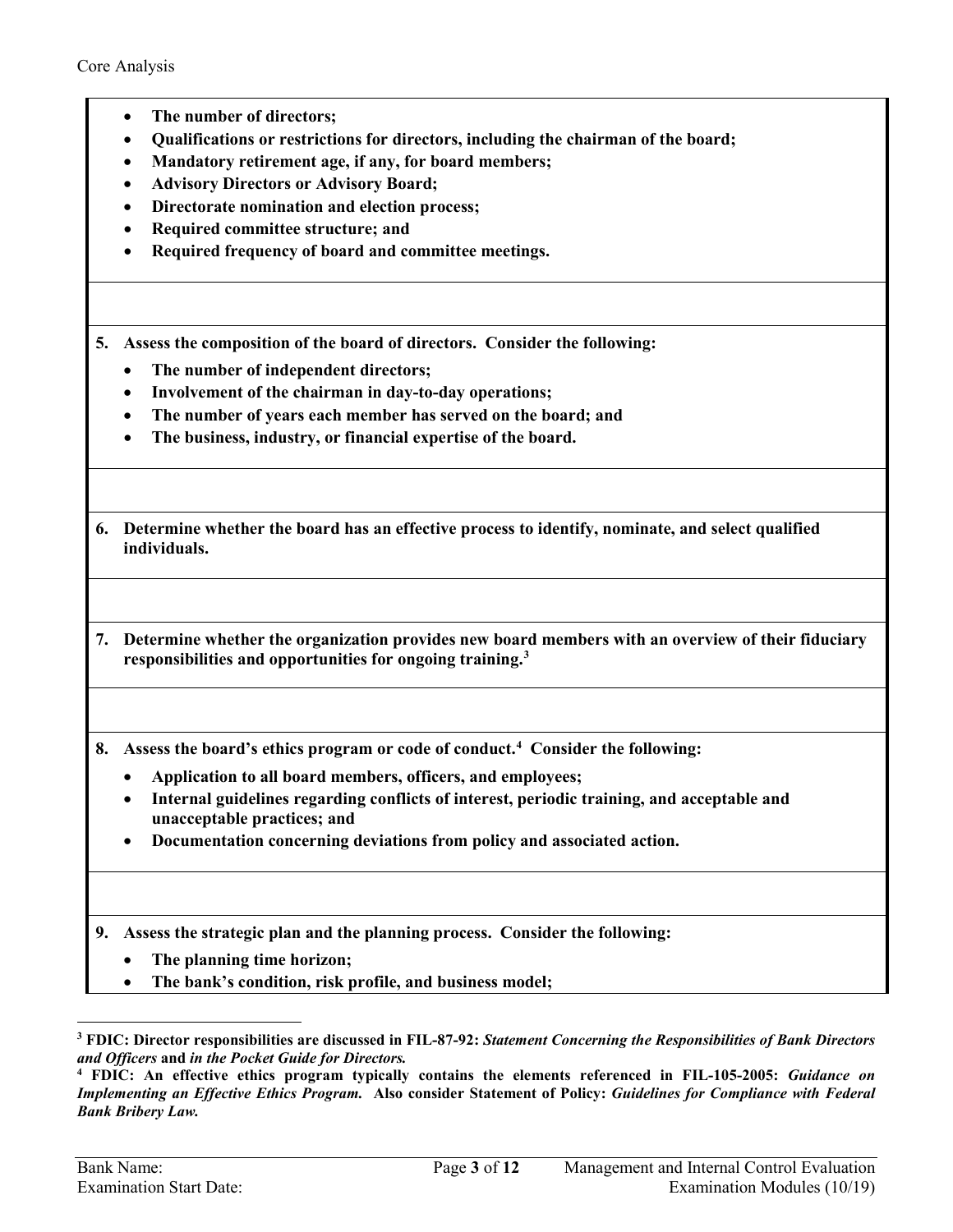- **Current and future operating environment;**
- **Sufficiency of financial and managerial resources relative to risk appetite;**
- **Appropriateness of assumptions;**
- **Communication of goals throughout the organization; and**
- **Ongoing monitoring processes.**

**10. Determine whether the board is actively involved in the selection and retention of the chief executive officer (CEO) and other executive officers, and consider whether the board regularly assesses executive officers' performance.** 

- **11. Assess the talent development and succession planning process relative to the bank's size, complexity, and business model. [5](#page-3-0) Effective planning processes typically consider the following:** 
	- **All key positions,**
	- **Internal and external sources of talent,**
	- **Short- and long-term planning horizons, and**
	- **Periodic reviews and updates.**
- **12. Assess board involvement, either directly or through a designated committee, related to compensation issues. Consider whether the board:** 
	- **Approves the compensation of senior executives;**
	- **Ensures that incentive compensation arrangements for covered employees are appropriately balanced and do not jeopardize the safety and soundness of the institution; and**
	- **Re-evaluates compensation when employee decisions lead to adverse financial outcomes.**

**13. Evaluate board and management reliance on external advisors or consultants.**

**14. Assess the board and management committee structures. Consider the following:**

- **Selection process for committee members;**
- **Rotation requirements;**
- **Selection of committee chair;**
- **Meeting frequency and attendance;**
- **Meeting agendas and minutes;**
- **Quality and timing of information flows from committees to the full board; and**

<span id="page-3-0"></span>**<sup>5</sup> Succession plans may be formal or informal.**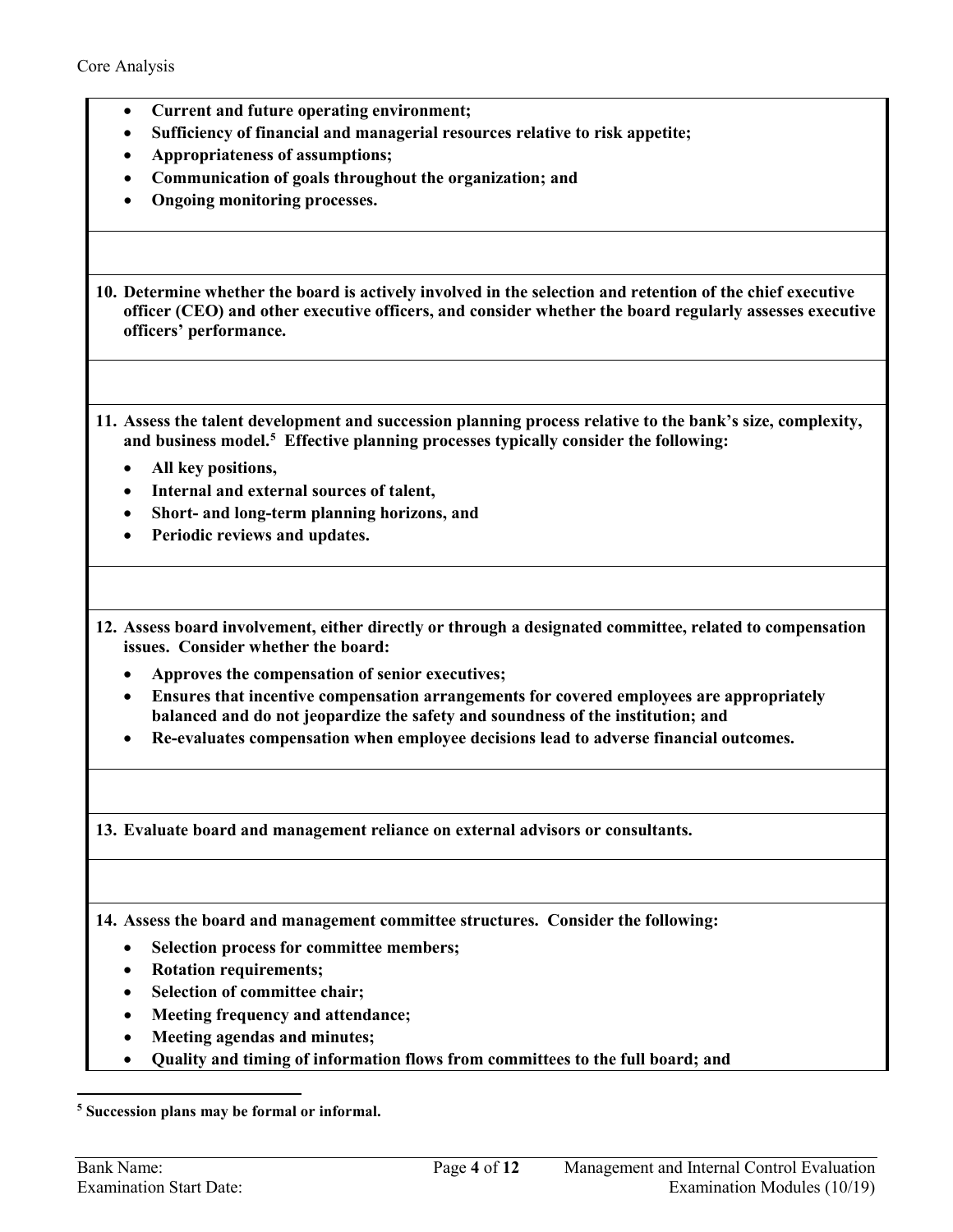- **Need for additional committees.**
- **15. Assess whether committee charters adequately address financial and non-financial risk governance. Consider whether charter elements:** 
	- **Delineate a committee's size, responsibilities, and membership qualifications;**
	- **Define oversight responsibilities of risk management policies and practices;**
	- **Outline board responsibilities to sanction, review, and amend committee practices;**
	- **Articulate the board's role and responsibility in establishing and reviewing risk levels;**
	- **Identify metrics for assessing and reporting risk levels relative to defined risk thresholds; and**
	- **Provide for ongoing dialogue between board and management regarding risk management practices.**

**16. Assess the process for setting board and committee meeting agendas, and evaluate the appropriateness, accuracy, completeness, and timing of information received prior to meetings.** 

- **17. Determine whether the board established and communicated a whistleblower process that allows employees, vendors, and customers to anonymously report concerns to the board or audit committee. [6](#page-4-1)**
- **18. Determine whether the board of directors, its committees, and executive management periodically conduct self-assessments of their performance. Assess the effectiveness of these reviews.**

**19. Evaluate the reasonableness of compensation paid to the directorate. Consider the following:**

- **Compensation or fees paid on a per meeting attended, annual, or other basis;**
- **Additional compensation for committee meetings;**
- **Compensation basis (cash, stock, stock option, or other basis);**
- **Deferred or other benefits; and**
- **Existence of performance-based compensation.**

<span id="page-4-0"></span>**20. Evaluate policies governing compensation programs. Effective compensation programs are typically established by written policies that address base pay and performance-based compensation arrangements. Areas of consideration include:**

<span id="page-4-1"></span>**<sup>6</sup> FDIC: Consider FIL-80-2005:** *Fraud Hotline: Guidance on Implementing a Fraud Hotline***.**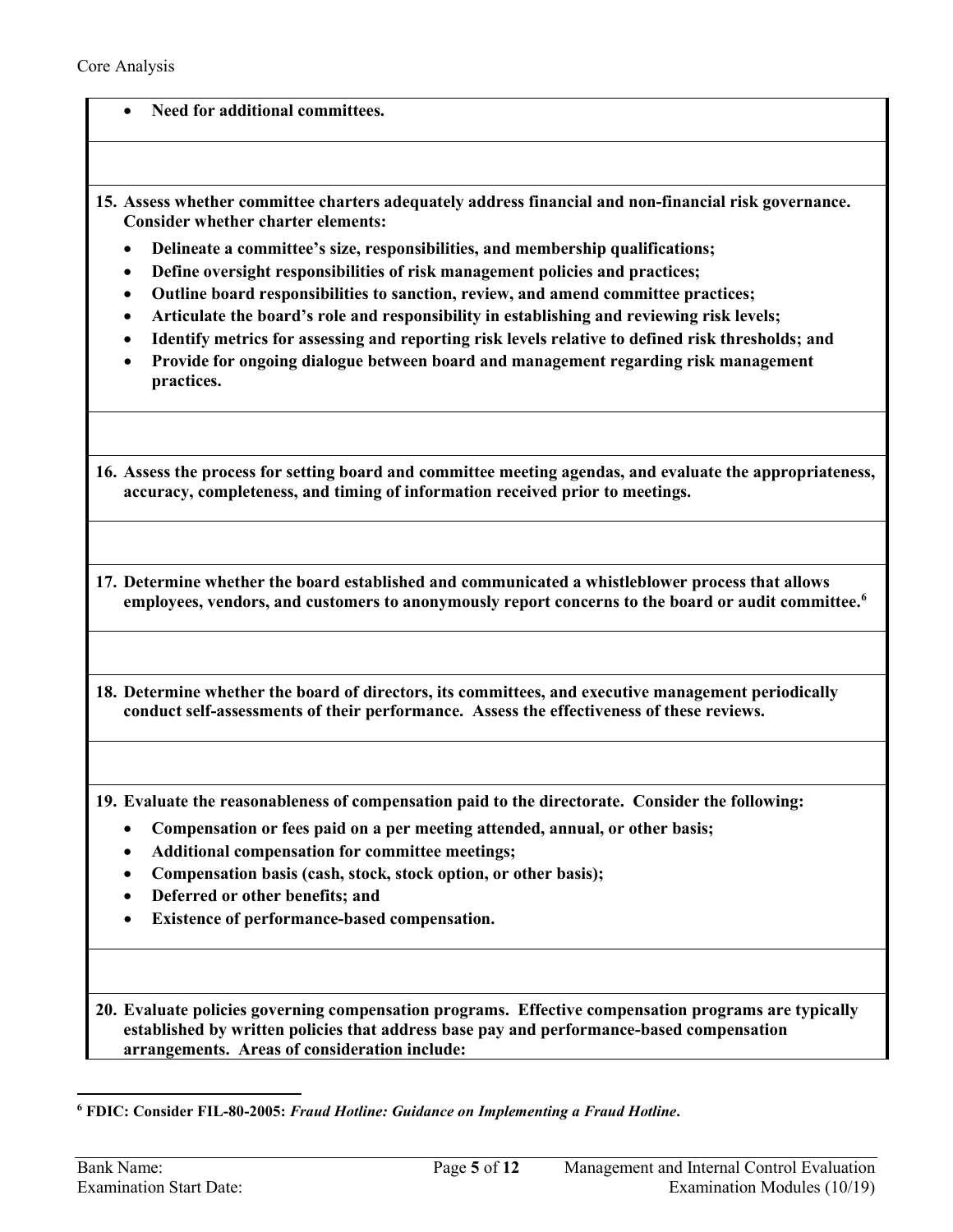- **Cash and noncash payments;**
- **Equity compensation (e.g., stock options, stock appreciation rights, restricted stock or stock units);**
- **Deferred compensation and supplemental retirement plans;**
- **Severance (golden parachutes and change-in-control payments); and**
- **Forfeitures and clawbacks.**

<span id="page-5-2"></span>**21. Determine whether key executives have the appropriate knowledge, skills, and experience relative to the nature and scope of their responsibilities.**

**22. Identify and assess the influence exerted by any dominant official or policymaker.[7](#page-5-4)** 

<span id="page-5-0"></span>**23. Determine whether the organizational structure is appropriate considering the size, complexity, risk profile, business model, and strategic plan.**

#### **Control Environment**

- <span id="page-5-1"></span>**24. Determine whether the board implemented an effective internal control system and ensures all personnel understand the importance of internal controls. Effective control systems provide reasonable assurance that internal controls will prevent or detect:**
	- **Materially inaccurate, incomplete, or unauthorized transactions;**
	- **Deficiencies in the safeguarding of assets;**
	- **Unreliable financial or regulatory reporting; and**
	- **Deviations from laws, regulations, and internal policies.**

<span id="page-5-3"></span>**25. Determine whether the bank has a policy that requires all officers and employees to be absent[8](#page-5-5) from their duties for an uninterrupted period of not less than two consecutive weeks. Assess its adequacy.**

<span id="page-5-4"></span>**<sup>7</sup> The presence of a dominant official should not be viewed negatively or as a supervisory concern in and of itself. Rather, the presence of a dominant official coupled with other risk factors such as ineffective internal controls, lack of board independence or oversight, or engagement in risky business strategies may create regulatory concerns or require enhanced supervision.**

<span id="page-5-5"></span>**<sup>8</sup> Absence may involve vacations, rotations of duty, or a combination of both activities. Such policies are highly effective in preventing embezzlements, which usually require a perpetrator's ongoing presence to manipulate records, respond to inquiries, and otherwise prevent detection. The benefits of such policies are substantially, if not totally, eroded if the duties normally performed by an individual are not assumed by someone else.**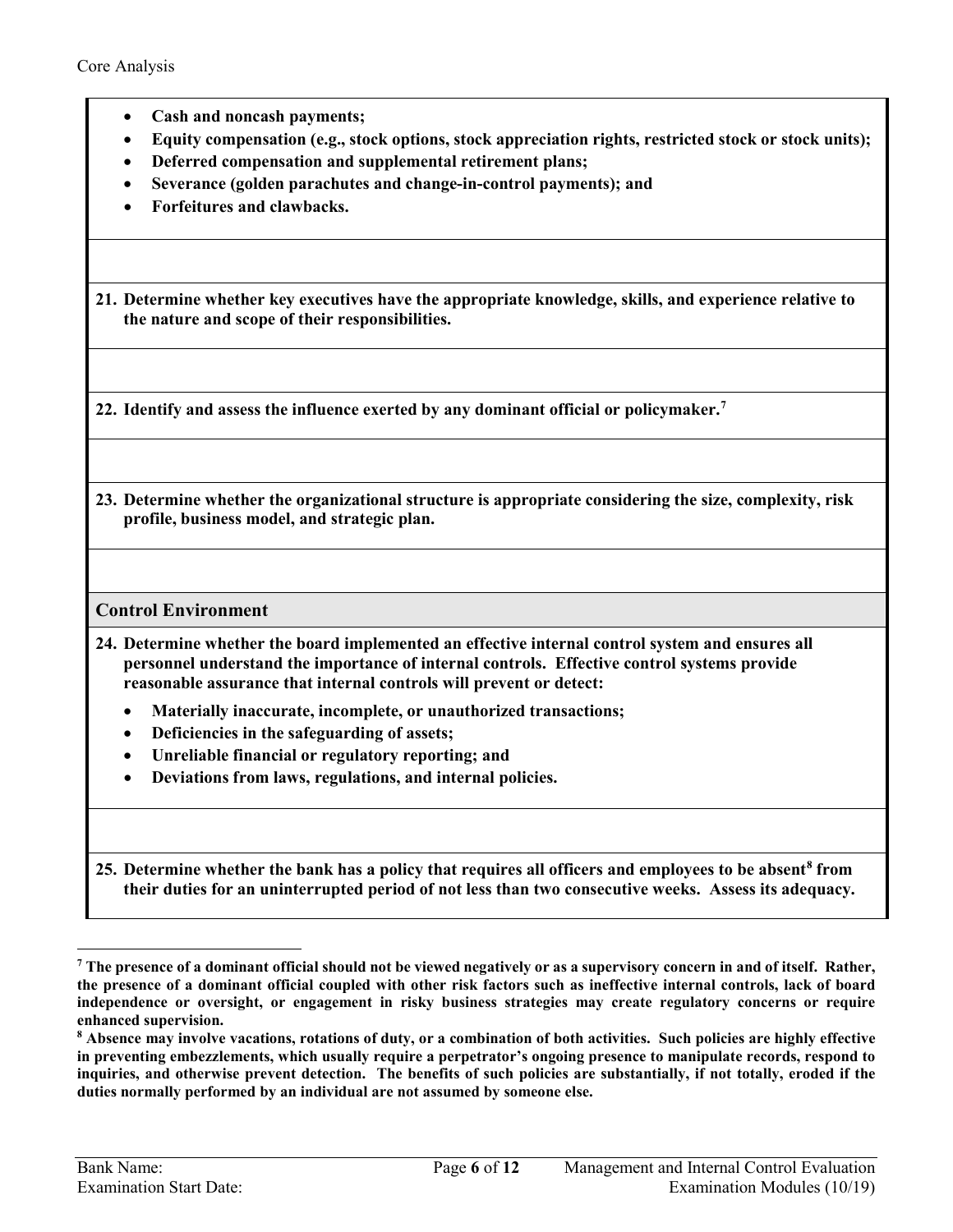<span id="page-6-2"></span><span id="page-6-1"></span><span id="page-6-0"></span>

| 26. Determine whether management takes appropriate and timely action to address recommendations by<br>auditors and regulatory authorities. <sup>9</sup>                                                                                                                         |
|---------------------------------------------------------------------------------------------------------------------------------------------------------------------------------------------------------------------------------------------------------------------------------|
| 27. Determine whether the board, through effective monitoring and enforcement, restricts management's<br>ability to override established policies and procedures.                                                                                                               |
| 28. Evaluate the incentive compensation arrangements for executive management and other employees<br>(individually or as a group) whose activities may expose the institution to material risks. <sup>10</sup> When<br>reviewing incentive compensation arrangements, consider: |
| The type, level, and significance of incentive compensation as part of the overall compensation<br>٠<br>model and its influence on the institution's risk profile;                                                                                                              |
| Board approval of executive compensation incentives;<br>$\bullet$                                                                                                                                                                                                               |
| The use of golden parachute agreements; <sup>11</sup> and<br>$\bullet$<br>Incentive compensation issues identified during the mortgage banking review or compliance<br>$\bullet$<br>examinations (e.g., mortgage loan origination compensation (Regulation Z)). <sup>12</sup>   |
| 29. Assess the reasonableness of individual compensation arrangements relative to services performed. <sup>13</sup><br><b>Consider the following:</b>                                                                                                                           |
| The combined value of cash and noncash benefits;<br>$\bullet$                                                                                                                                                                                                                   |
| The compensation history of the individual and others with comparable expertise and<br>$\bullet$<br>responsibilities;                                                                                                                                                           |
| The financial condition of the institution;<br>$\bullet$<br>Documentation of the board's review and consideration of compensation practices at comparable<br>$\bullet$<br>institutions;                                                                                         |
| For post-employment benefits, the projected total cost and benefit to the institution;<br>٠                                                                                                                                                                                     |
| Connection between the individual and any fraudulent act or omission, breach of trust or fiduciary<br>duty, or insider abuse;                                                                                                                                                   |
| Bank purchases of life insurance for compensation purposes; and<br>٠                                                                                                                                                                                                            |
| Any other relevant factors.                                                                                                                                                                                                                                                     |

<span id="page-6-4"></span><span id="page-6-3"></span>**<sup>10</sup> Appropriate incentive compensation arrangements typically balance risks and rewards; reflect effective controls and risk management practices; and are supported by strong corporate governance. Refer to the Interagency Guidance on**  Sound Incentive Compensation Policies, issued June 21, 2010, for further discussion.<br><sup>11</sup> FRB: SR-96-21; FDIC: FIL-66-2010, and 12 CFR Part 359.

<span id="page-6-5"></span>

<span id="page-6-6"></span><sup>12</sup> Examiners should be cognizant of loan originator compensation requirements (Regulation Z) and notify compliance **examiners as appropriate.** 

<span id="page-6-7"></span>**<sup>13</sup> Compensation practices are assessed in the context of the Interagency Guidelines Establishing Standards for Safety and Soundness (FDIC: 12 CFR Part 364, Appendix A; FRB: 12 CFR Part 208, Appendix D-1), and Section 39 of the Federal Deposit Insurance Act.**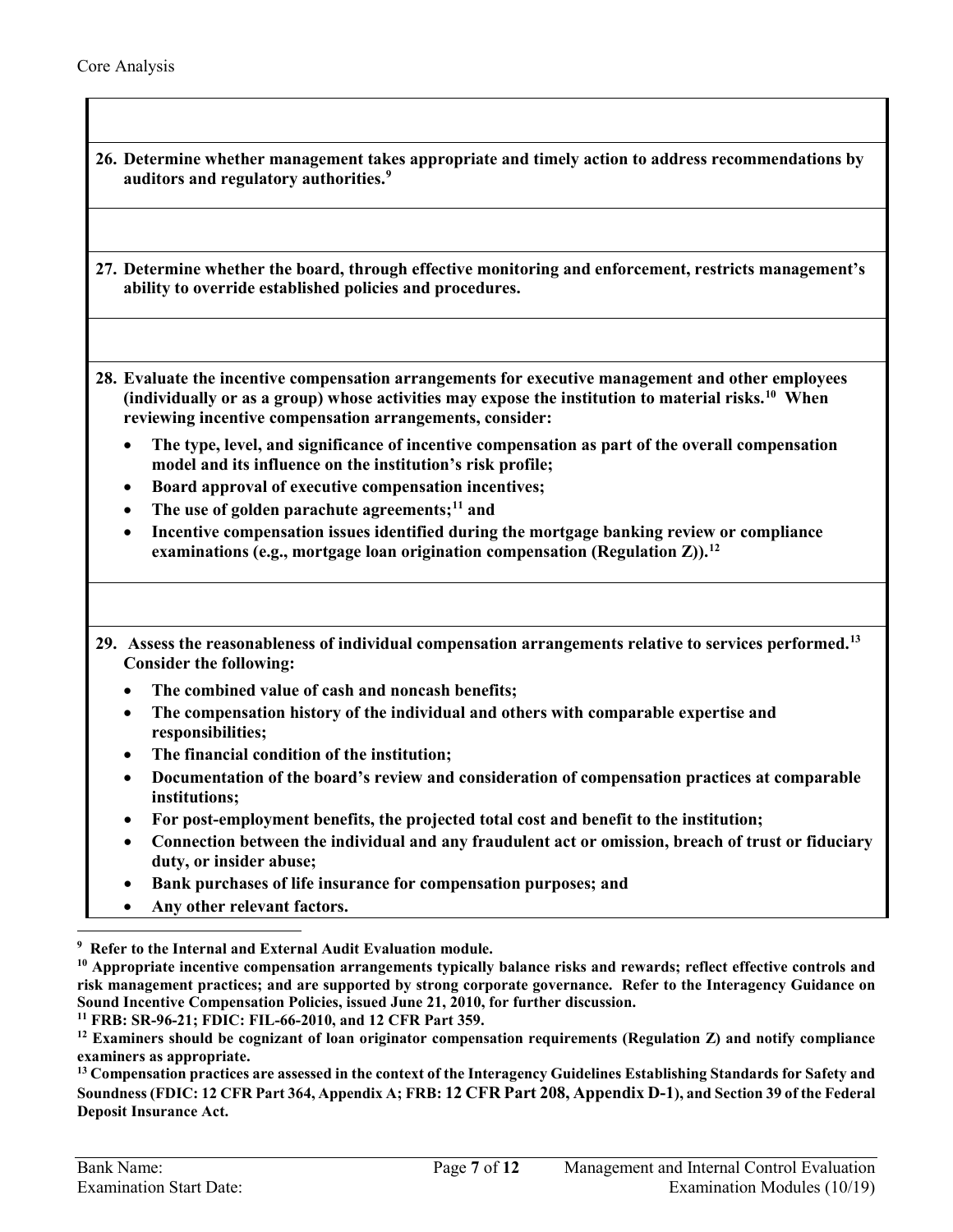- <span id="page-7-0"></span>**30. Determine whether adequate systems are in place to identify and mitigate self-serving practices or conflicts of interest. Consider compliance with applicable laws, and determine whether:**
	- **Insiders have undue influence over customer activities;**
	- **Insiders are lending personal funds to customers or borrowers;**
	- **Privileges or benefits given to insiders are commensurate with the services rendered;**
	- **Insiders are conducting excessive non-bank related business at the bank or are spending inordinate amounts of time away from the bank; and,**
	- **Transactions related to insiders' purchase or use of bank assets (such as other real estate, repossessed vehicles, equipment, or bank facilities) are appropriate.**
- **31. Evaluate whether the board appropriately monitors and manages transactions between the institution and its directors, management, principal shareholders, and affiliates (collectively, affiliated parties). Effective measures typically ensure that:** 
	- **Transactions between the institution and an affiliated party are sound, in the best interest of the institution, and appropriately documented; and**
	- **Exceptions to established policies and standards governing transactions with affiliated parties are legally permissible and appropriately approved and documented.**
- <span id="page-7-2"></span>**32. Determine whether (and if so, why) the external auditor or legal counsel changed since the last examination.**

#### **Risk Assessment**

- <span id="page-7-1"></span>**33. Review and assess internal risk assessments for all significant business activities. Effective risk assessment processes typically include the following:** 
	- **An assessment of all material risks and compensating controls,**
	- **A requirement to report assessment results to senior management and board committees,**
	- **A requirement to update internal control risk-assessment methodologies as business activities and work processes change.**
- **34. Determine whether management's risk-taking practices are conservative, moderate, or aggressive by assessing practices relating to loans; investments; asset/liability management; growth; nontraditional banking services; deposit structures, rates, and products; and other pertinent areas. Consider whether:** 
	- **Internal controls sufficiently mitigate higher risk activities;**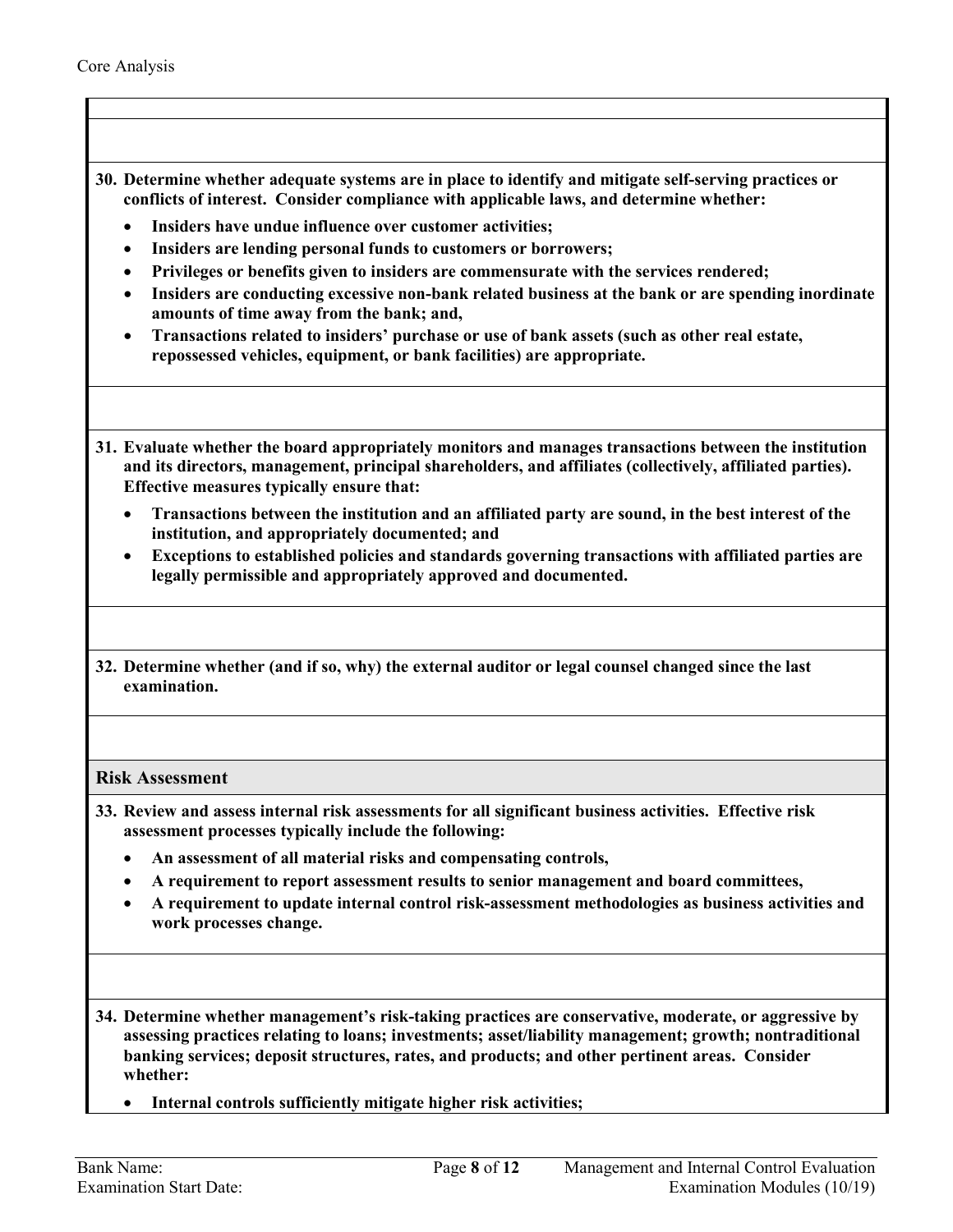- **There are material changes in management's risk-taking practices (e.g., changes in deposit products or funding sources; loan products, underwriting, or portfolio mix; investments, due diligence, or maturity distributions; and asset growth.)**
- **35. Evaluate the planning processes used throughout the institution. Consider findings from other ED modules, that may address the following:** 
	- **The strategic plan, budget processes, profit plans, capital plans, and growth projections;**
	- **Sensitivity analysis and stress testing in planning processes to identify potential vulnerabilities;[14](#page-8-0)**
	- **The adequacy of research regarding new strategic initiatives, such as new products and investments, branch expansions, acquisitions, or mergers; and**
	- **The adequacy of contingency planning and business continuity planning that incorporates enterprise-wide considerations.**
- **36. Determine whether management adequately considers risks that influence the success or failure of established objectives. Generally, considerations include:** 
	- **External sources of risk;**
	- **Internal sources of risk; and**
	- **The significance and likely impact of identified risks, compensating controls, and mitigating factors.**

**37. Determine whether management monitors reputational risk arising from sources such as:** 

- **Media, internet, and social networks;**
- **Press releases and annual reports;**
- **Participation in or sponsorship of community events; and**
- **Public perception.**
- **38. Consider whether management has an appropriate marketing and public relations strategy to manage reputational risk.**

**39. Consider whether risks identified by examiners and external auditors differ from those identified by management.** 

<span id="page-8-0"></span>**<sup>14</sup> Stress testing is considered a prudent practice to assist in the identification, measurement, and mitigation of risks whether on a whole bank or more targeted basis.**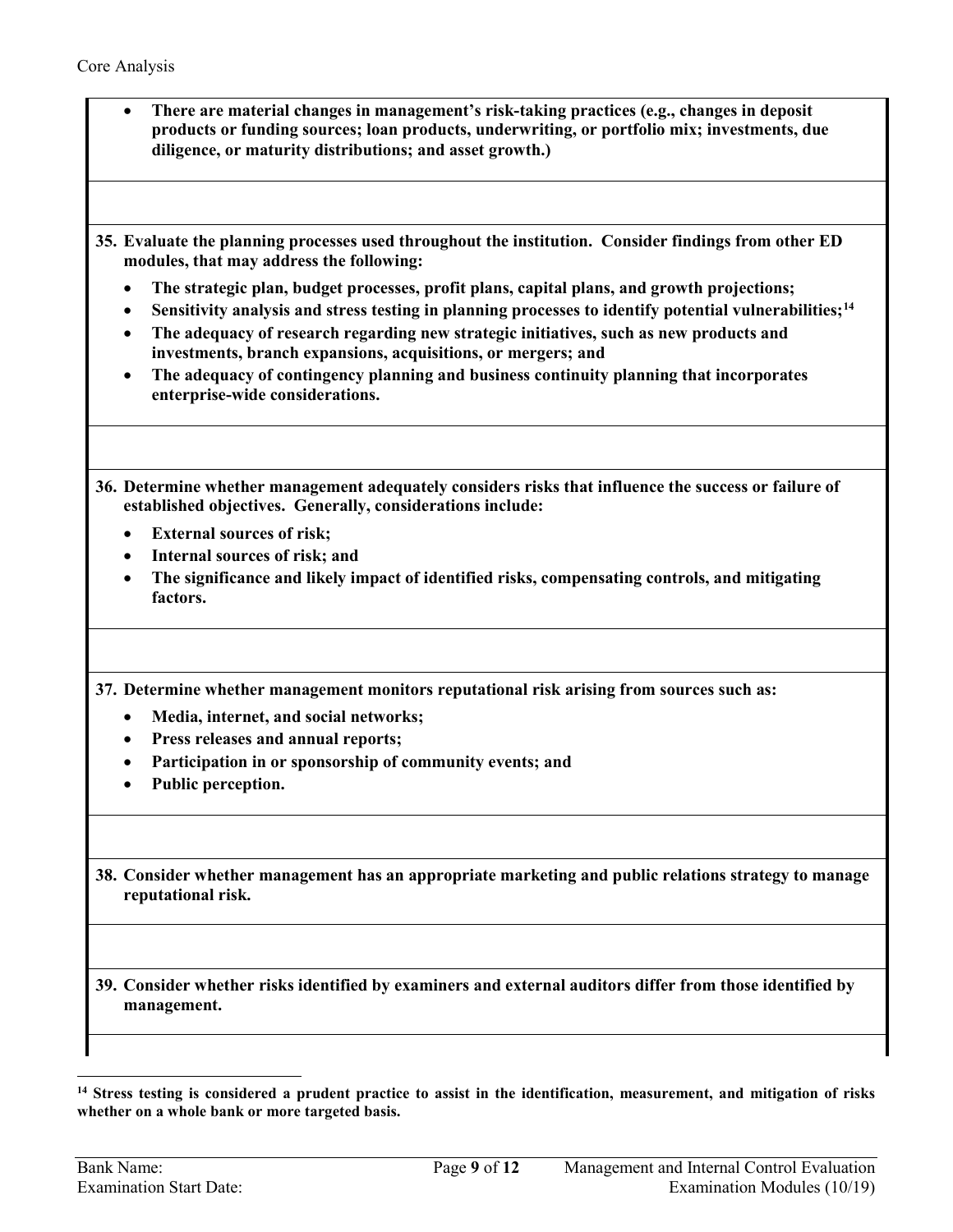### **Control Activities**

<span id="page-9-1"></span>**40. Assess blanket bond insurance levels, considering:** 

- **The financial condition of the bank, including capital levels and asset quality;**
- **Asset and deposit size and trends;**
- **The size of transactions, such as loans (in relation to legal lending limit) and wire transfers;**
- **Single-loss and aggregate liability levels;**
- **The effectiveness of internal controls;**
- **Whether areas of operations are rapidly expanding;**
- **The amount of cash, securities, and negotiable items normally held;**
- **The number, experience, and turnover rate of personnel;**
- **The extent of trust and merchant credit card activities;**
- **Data processing activities and internet presence;**
- **The presence of a dominant official or policymaker; and**
- **Previous fraudulent activities or claims and suspicious activity reports.**
- **41. Consider and assess other insurance policies, including Director and Officer and any excess employee fidelity policy.[15](#page-9-3)**
- **42. Determine the reasons for any significant fidelity insurance claims.**

<span id="page-9-0"></span>**43. Determine whether pre-employment and due-diligence practices for prospective directors, officers, employees, and significant third-party contractors address potential employment impediments[.16](#page-9-4)** 

<span id="page-9-2"></span>**44. Determine whether policies, procedures, and practices are adequate for the size, complexity, and risk profile of the bank by reviewing findings from other reviews completed during the examination.** 

**45. Determine whether existing controls help ensure adherence to established internal policies and are reasonable in relation to risk exposures. Review the results of other reviews completed during the examination to determine the overall adequacy of internal controls.**

<span id="page-9-3"></span>**<sup>15</sup> For more information on Directors and Officers insurance policies see FIL-47-2013 (FDIC); SR 19-12 (FRB).**

<span id="page-9-4"></span>**<sup>16</sup> For example, criminal convictions subject to Section 19 of the FDI Act (crimes related to dishonesty, fraud, and money laundering) and banking prohibition orders. All FDIC-insured institutions are subject to Section 19 of the FDI Act.**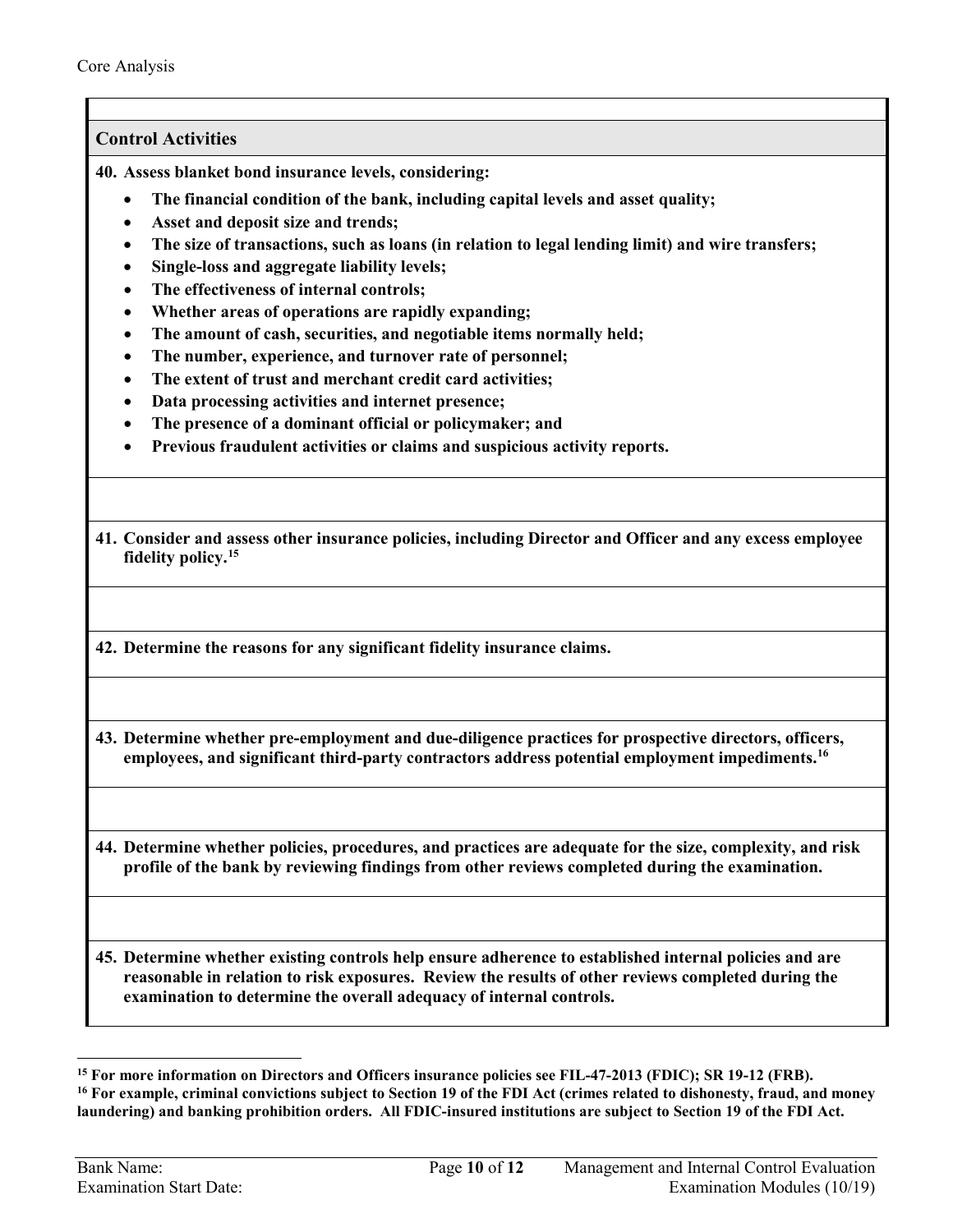**46. Determine whether management maintains an effective system of controls and safeguards for activities that expose the bank to risk. Consider the following:**

- **Authorization and reporting requirements;**
- **Data access controls; and**
- **Joint custody, dual control, and separation-of-duty arrangements.**

**47. Determine whether management takes appropriate steps to comply with laws and regulations.**

**Information and Communication**

- <span id="page-10-0"></span>**48. Evaluate information systems' ability to identify, capture, and report relevant internal and external information.**
	- **Determine whether the systems are commensurate with risk, complexity, and business model.**
	- **Determine whether the board or management periodically evaluates the adequacy and accuracy of management information systems.**
	- **Consider the accuracy of the Call Report.**

**49. Evaluate whether information communication is sufficient for personnel to carry out their responsibilities.**

#### **Monitoring**

<span id="page-10-1"></span>**50. Determine whether systems exist to monitor material risks arising from all major activities in which the institution is engaged.[17](#page-10-2) Assess risk monitoring with respect to the following:**

- **Credit risk,**
- **Market risk,**
- **Liquidity risk,**
- **Operational risk,**
- **Legal risk,**
- **Reputation, and**
- **Compliance risk.**

<span id="page-10-2"></span>**<sup>17</sup> FRB: See SR 16-11**